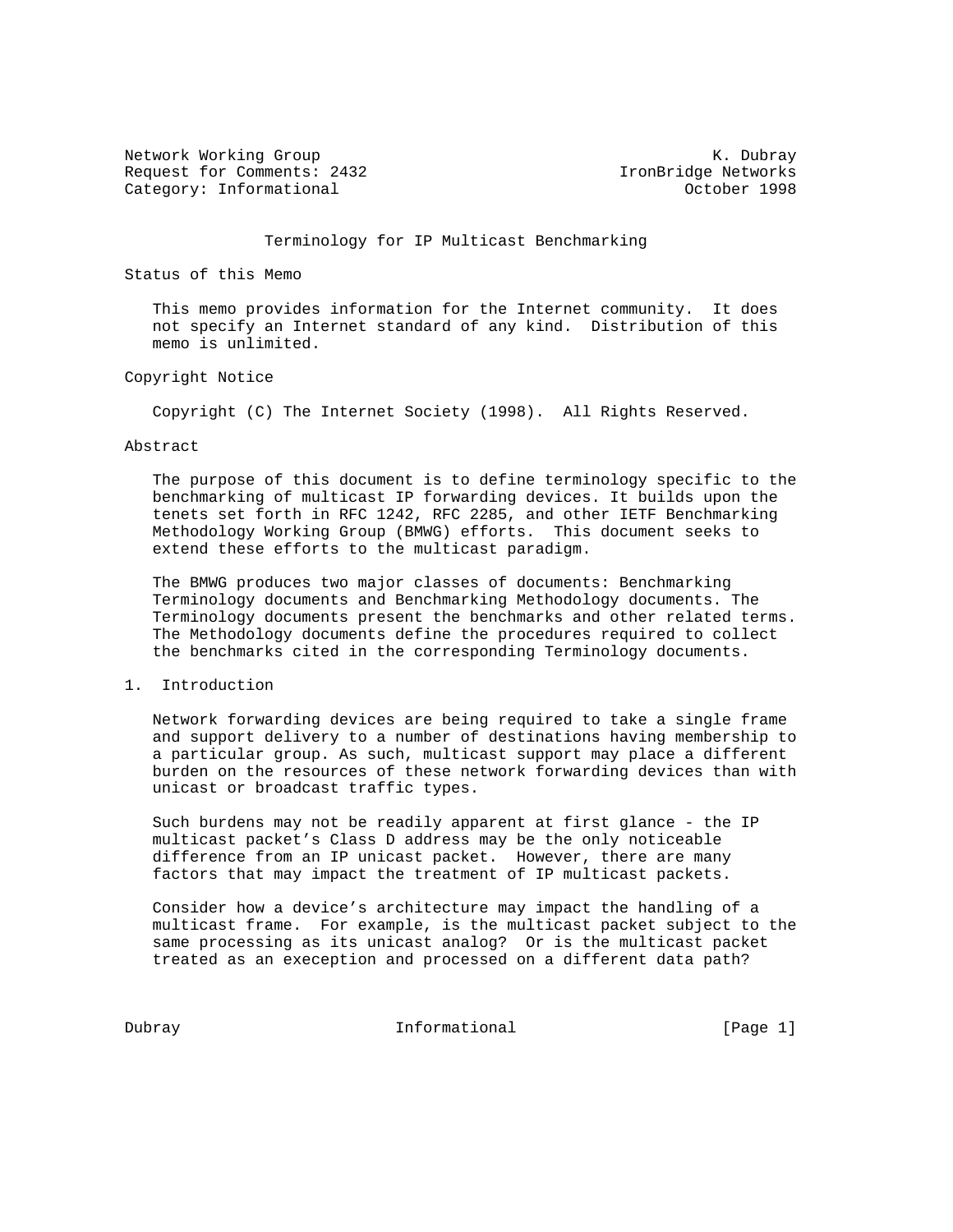Consider, too, how a shared memory architecture may demonstrate a different performance profile than an architecture which explicitly passes each individual packet between the processing entities.

 In addition to forwarding device architecture, there are other factors that may impact a device's or system's multicast related performance. Protocol requirements may demand that routers and switches consider destination and source addressing in its multicast forwarding decisions. Capturing multicast source/destination addressing information may impact forwarding table size and lengthen lookups. Topological factors such as the degree of packet replication, the number of multicast groups being supported by the system, or the placement of multicast packets in unicast wrappers to span non-multicast network paths may all potentially affect a system's multicast related performance. For an overall understanding of IP multicasting, the reader is directed to [Se98], [Hu95], and [Mt98].

 By clearly identifying IP multicast benchmarks and related terminology in this document, it is hoped that detailed methodologies can be generated in subsequent documents. Taken in tandem, these two efforts endeavor to assist the clinical, empirical, and consistent characterization of certain aspects of multicast technologies and their individual implementations. Understanding the operational profile of multicast forwarding devices may assist the network designer to better deploy multicast in his or her networking environment.

 Moreover, this document focuses on one source to many destinations profiling. Elements of this document may require extension when considering multiple source to multiple destination IP multicast communication.

2. Definition Format

 This section cites the template suggested by RFC 1242 in the specification of a term to be defined.

Term to be defined.

 Definition: The specific definition for the term.

 Discussion: A brief discussion of the term, its application, or other information that would build understanding.

Dubray **Informational Informational** [Page 2]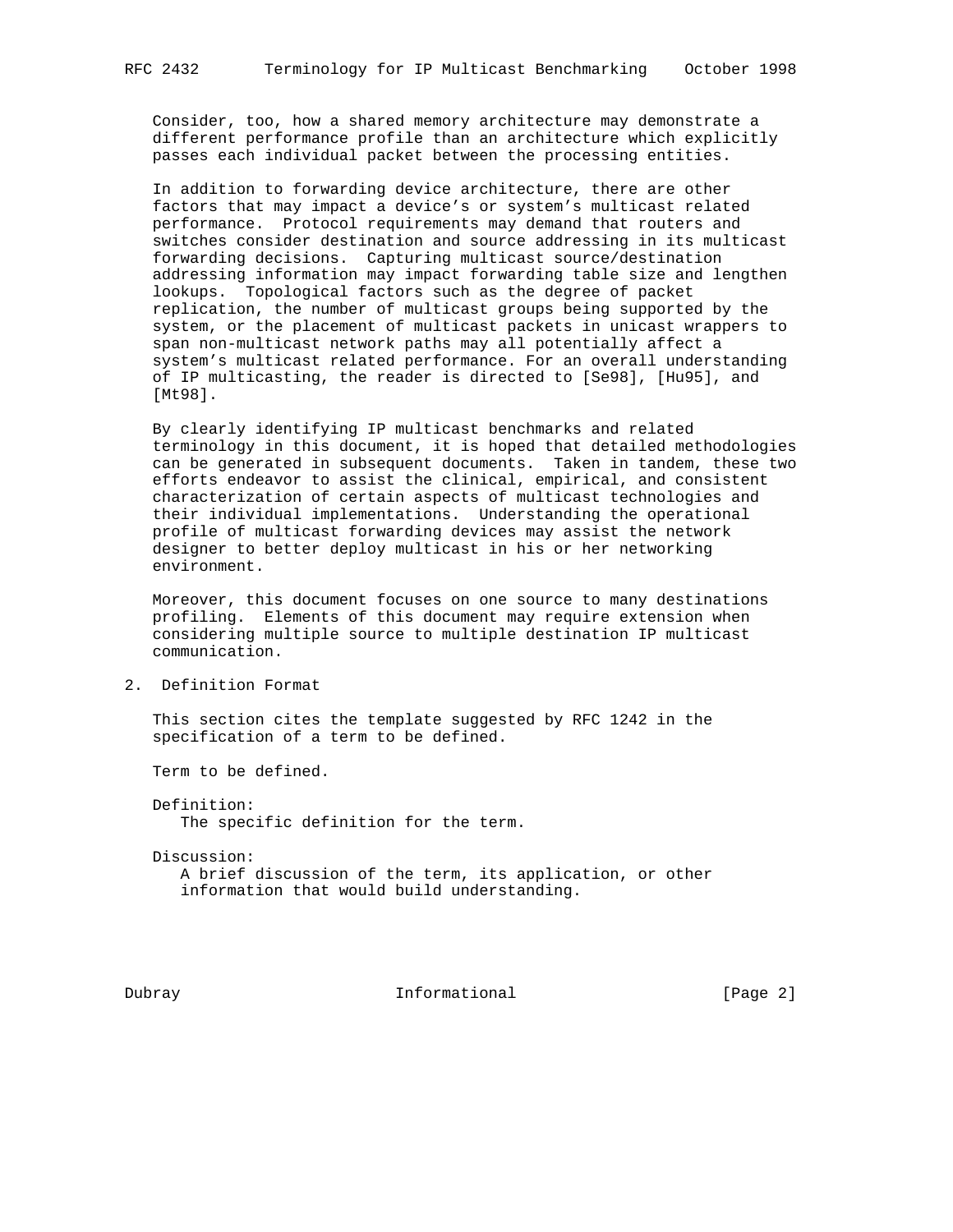Measurement units: Units used to record measurements of this term, if applicable. [Issues:] List of issues or conditions that affect this term. This field can present items the may impact the term's related methodology or otherwise restrict its measurement procedures. This field is optional in this document. [See Also:] List of other terms that are relevant to the discussion of this term. This field is optional in this document. 2.1 Existing Terminology This document draws on existing terminology defined in other BMWG work. Examples include, but are not limited to: Throughput  $[RFC 1242, section 3.17]$ Latency [RFC 1242, section 3.8]<br>Constant Load [RFC 1242, section 3.4]  $[RFC 1242, section 3.4]$ Constant Load<br>
Frame Loss Rate [RFC 1242, section 3.6]<br>
Overhead behavior [RFC 1242, section 3.11<br>
Forwarding Rates [RFC 2285, section 3.6] Overhead behavior [RFC 1242, section 3.11] Forwarding Rates [RFC 2285, section 3.6] Loads [RFC 2285, section 3.5] Device Under Test (DUT) [RFC 2285, section 3.1.1] System Under Test (SUT) [RFC 2285, section 3.1.2] Note: "DUT/SUT" refers to a metric that may be applicable to a DUT or SUT. 3. Table of Defined Terms 3.1 General Nomenclature 3.1.1 Traffic Class. (TC) 3.1.2 Group Class. (GC) 3.1.3 Service Class. (SC)

 3.2 Forwarding and Throughput 3.2.1 Mixed Class Throughput (MCT). 3.2.2 Scaled Group Forwarding Matrix (SGFM). 3.2.3 Aggregated Multicast Throughput (AMT) 3.2.4 Encapsulation Throughput (ET) 3.2.5 Decapsulation Throughput (DT) 3.2.6 Re-encapsulation Throughput (RET)

Dubray **Informational Informational** [Page 3]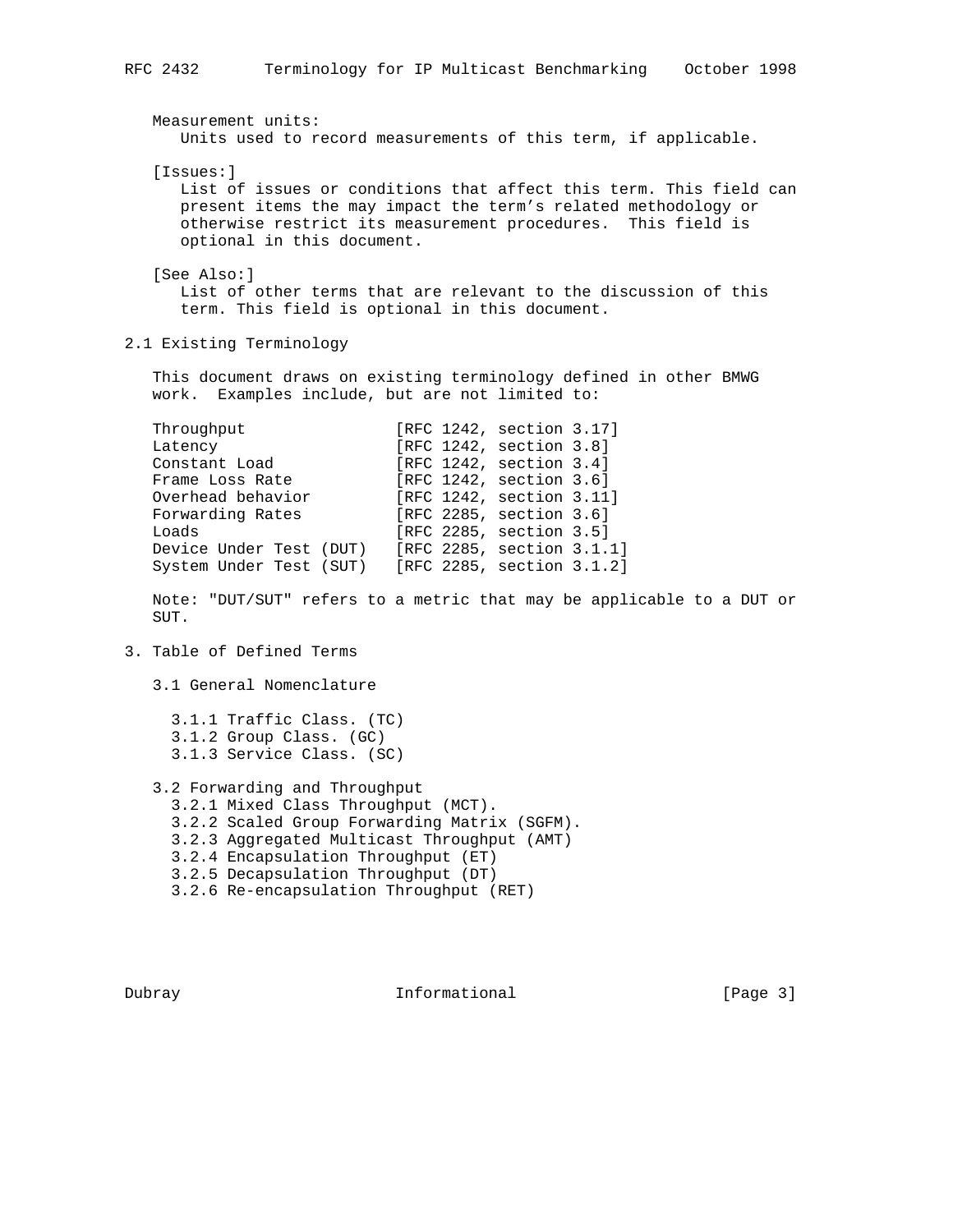3.3 Forwarding Latency 3.3.1 Multicast Latency (ML) 3.3.2 Min/Max Multicast Latency (Min/Max ML)

 3.4 Overhead 3.4.1 Group Join Delay. (GJD) 3.4.2 Group Leave Delay. (GLD)

 3.5 Capacity 3.5.1 Multicast Group Capacity. (MGC)

 3.6 Interaction 3.6.1 Burdened Response 3.6.2 Forwarding Burdened Multicast Latency (FBML) 3.6.3 Forwarding Burdened Join Delay (FBJD)

3.1 General Nomenclature

 This section will present general terminology to be used in this and other documents.

3.1.1 Traffic Class. (TC)

Definition:

 An equivalence class of packets comprising one or more data streams.

Discussion:

 In the scope of this document, Traffic Class will be considered a logical identifier used to discriminate between a set or sets of packets offered the DUT.

 For example, one Traffic Class may identify a set of unicast packets offered to the DUT. Another Traffic Class may differentiate the multicast packets destined to multicast group X. Yet another Class may distinguish the set of multicast packets destined to multicast group Y.

 Unless otherwise qualified, the usage of the word "Class" in this document will refer simply to a Traffic Class.

 Measurement units: Not applicable.

Dubray **Informational Informational** [Page 4]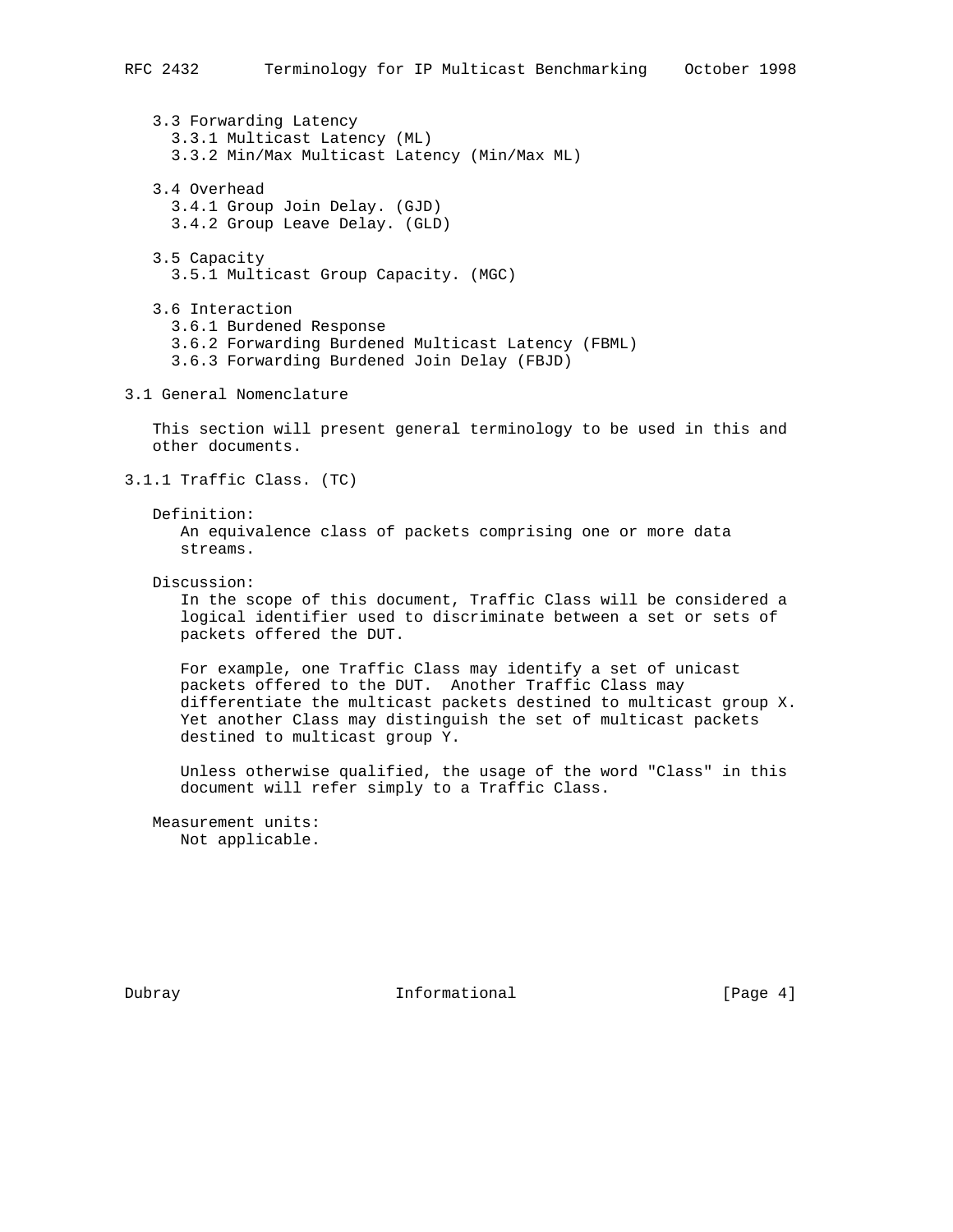3.1.2 Group Class. (GC)

 Definition: A specific type of Traffic Class where the packets comprising the Class are destined to a particular multicast group.

Discussion:

 Measurement units: Not applicable.

3.1.3 Service Class. (SC)

Definition:

 A specific type of Traffic Class where the packets comprising the Class require particular treatment or treatments by the network forwarding devices along the path to the packets' destination(s).

Discussion:

 Measurement units: Not applicable.

3.2 Forwarding and Throughput.

 This section presents terminology related to the characterization of the packet forwarding ability of a DUT/SUT in a multicast environment. Some metrics extend the concept of throughput presented in RFC 1242. The notion of Forwarding Rate is cited in RFC 2285.

3.2.1 Mixed Class Throughput (MCT).

Definition:

 The maximum rate at which none of the offered frames, comprised from a unicast Class and a multicast Class, to be forwarded are dropped by the device across a fixed number of ports.

Discussion:

 Often times, throughput is collected on a homogenous traffic class - the offered load to the DUT is either singularly unicast or singularly multicast. In most networking environments, the traffic mix is seldom so uniformly distributed.

 Based on the RFC 1242 definition for throughput, the Mixed Class Throughput benchmark attempts to characterize the DUT's ability to process both unicast and multicast frames in the same aggregated traffic stream.

Dubray **Informational Informational** [Page 5]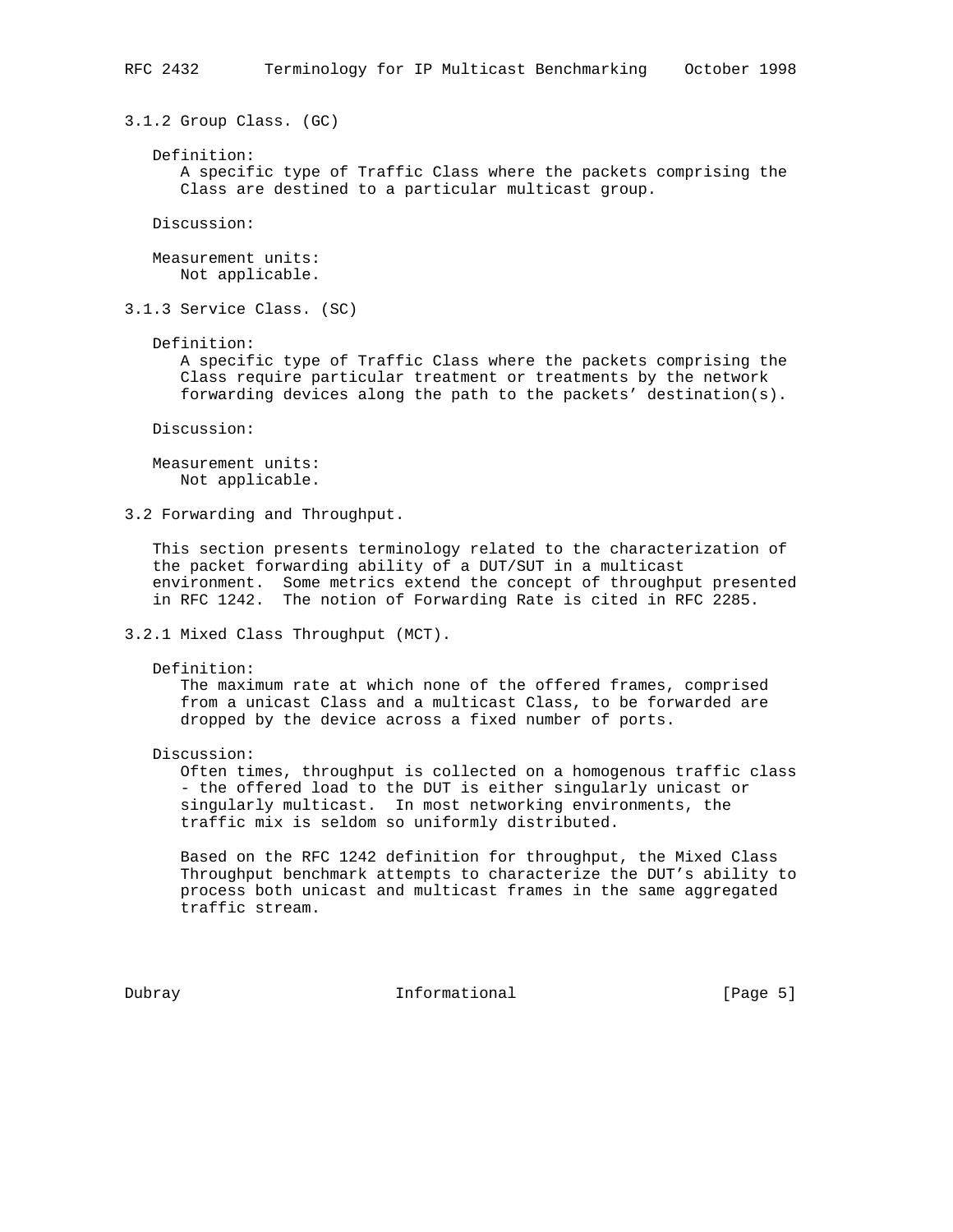Measurement units: Frames per second Issues: Related methodology may have to address the ratio of unicast packets to multicast packets. Since frame size can sometimes be a factor in frame forwarding benchmarks, the corresponding methodology for this metric will need to consider frame size distribution(s). 3.2.2 Scaled Group Forwarding Matrix (SGFM). Definition: A table that demonstrates Forwarding Rate as a function of tested multicast groups for a fixed number of tested DUT/SUT ports. Discussion: A desirable attribute of many Internet mechanisms is the ability to "scale." This benchmark seeks to demonstrate the ability of a SUT to forward as the number of multicast groups is scaled upwards. Measurement units: Packets per second, with corresponding tested multicast group and port configurations. Issues: The corresponding methodology may have to reflect the impact that the pairing (source, group) has on many multicast routing protocols. Since frame size can sometimes be a factor in frame forwarding benchmarks, the corresponding methodology for this metric will need to consider frame size distribution(s). 3.2.3 Aggregated Multicast Throughput (AMT) Definition: The maximum rate at which none of the offered frames to be forwarded through N destination interfaces of the same multicast group are dropped. Discussion: Another "scaling" type of exercise, designed to identify the DUT/SUT's ability to handle traffic as a function of the multicast destination ports it is required to support.

Dubray **Informational Informational** [Page 6]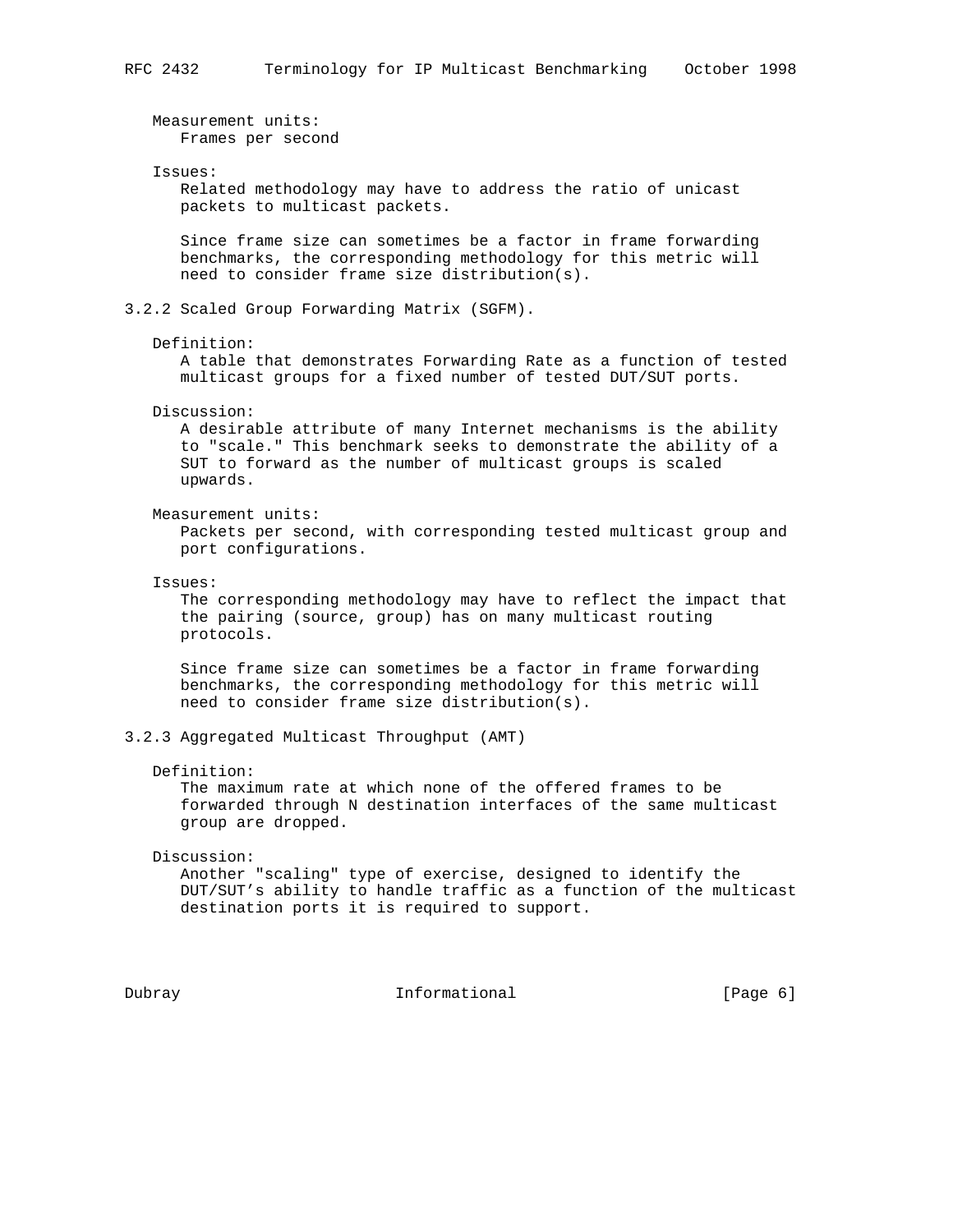Measurement units: The ordered pair  $(N,t)$  where,

> N = the number of destination ports of the multicast group. t = the throughput, in frames per second, relative to the source stream.

### Issues:

 Since frame size can sometimes be a factor in frame forwarding benchmarks, the corresponding methodology for this metric will need to consider frame size distribution(s).

3.2.4 Encapsulation Throughput (ET)

Definition:

 The maximum rate at which frames offered a DUT are encapsulated and correctly forwarded by the DUT without loss.

Discussion:

 A popular technique in presenting a frame to a device that may not support a protocol feature is to encapsulate, or tunnel, the packet containing the unsupported feature in a format that is supported by that device.

 More specifically, encapsulation refers to the act of taking a frame or part of a frame and embedding it as a payload of another frame. This benchmark attempts to characterize the overhead behavior associated with that translational process.

 Measurement units: Frames per second.

Issues:

 Consideration may need to be given with respect to the impact of different frame formats on usable bandwidth.

 Since frame size can sometimes be a factor in frame forwarding benchmarks, the corresponding methodology for this metric will need to consider frame size distribution(s).

3.2.5 Decapsulation Throughput (DT)

Definition:

 The maximum rate at which frames offered a DUT are decapsulated and correctly forwarded by the DUT without loss.

Dubray **Informational Informational** [Page 7]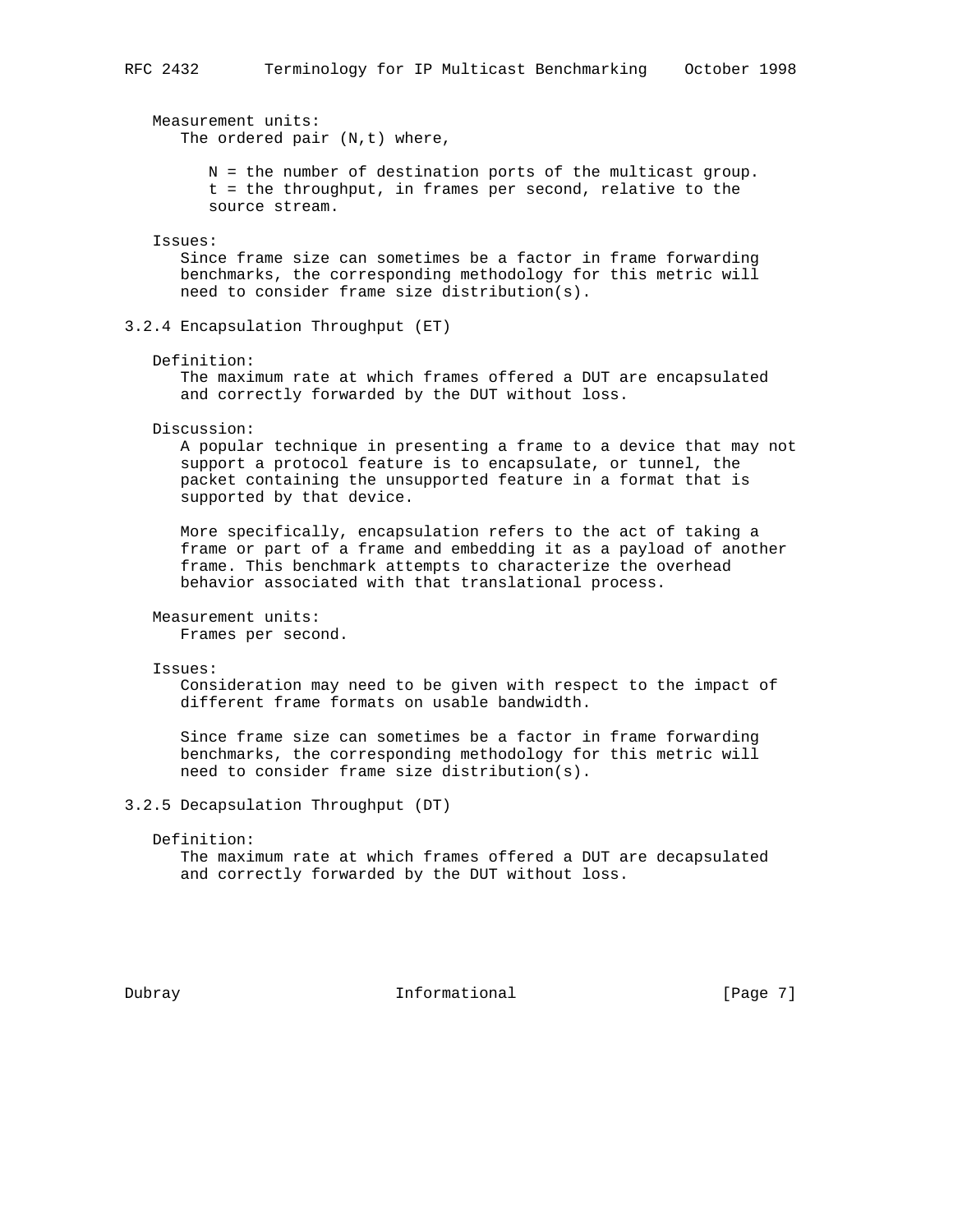#### Discussion:

 A popular technique in presenting a frame to a device that may not support a protocol feature is to encapsulate, or tunnel, the packet containing the unsupported feature in a format that is supported by that device. At some point, the frame may be required to be returned its orginal format from its encapsulation wrapper for use by the frame's next destination.

 More specifically, decapsulation refers to the act of taking a frame or part of a frame embedded as a payload of another frame and returning it to the payload's appropriate format. This benchmark attempts to characterize the overhead behavior associated with that translational process.

Measurement units:

Frames per second.

#### Issues:

 Consideration may need to be given with respect to the impact of different frame formats on usable bandwidth.

 Since frame size can sometimes be a factor in frame forwarding benchmarks, the corresponding methodology for this metric will need to consider frame size distribution(s).

#### 3.2.6 Re-encapsulation Throughput (RET)

Definition:

 The maximum rate at which frames of one encapsulated format offered a DUT are converted to another encapsulated format and correctly forwarded by the DUT without loss.

Discussion:

 A popular technique in presenting a frame to a device that may not support a protocol feature is to encapsulate, or tunnel, the packet containing the unsupported feature in a format that is supported by that device. At some point, the frame may be required to be converted from one encapsulation format to another encapsulation format.

 More specifically, re-encapsulation refers to the act of taking an encapsulated payload of one format and replacing it with another encapsulated format - all the while preserving the original payload's contents. This benchmark attempts to characterize the overhead behavior associated with that translational process.

 Measurement units: Frames per second.

Dubray **Informational Informational** [Page 8]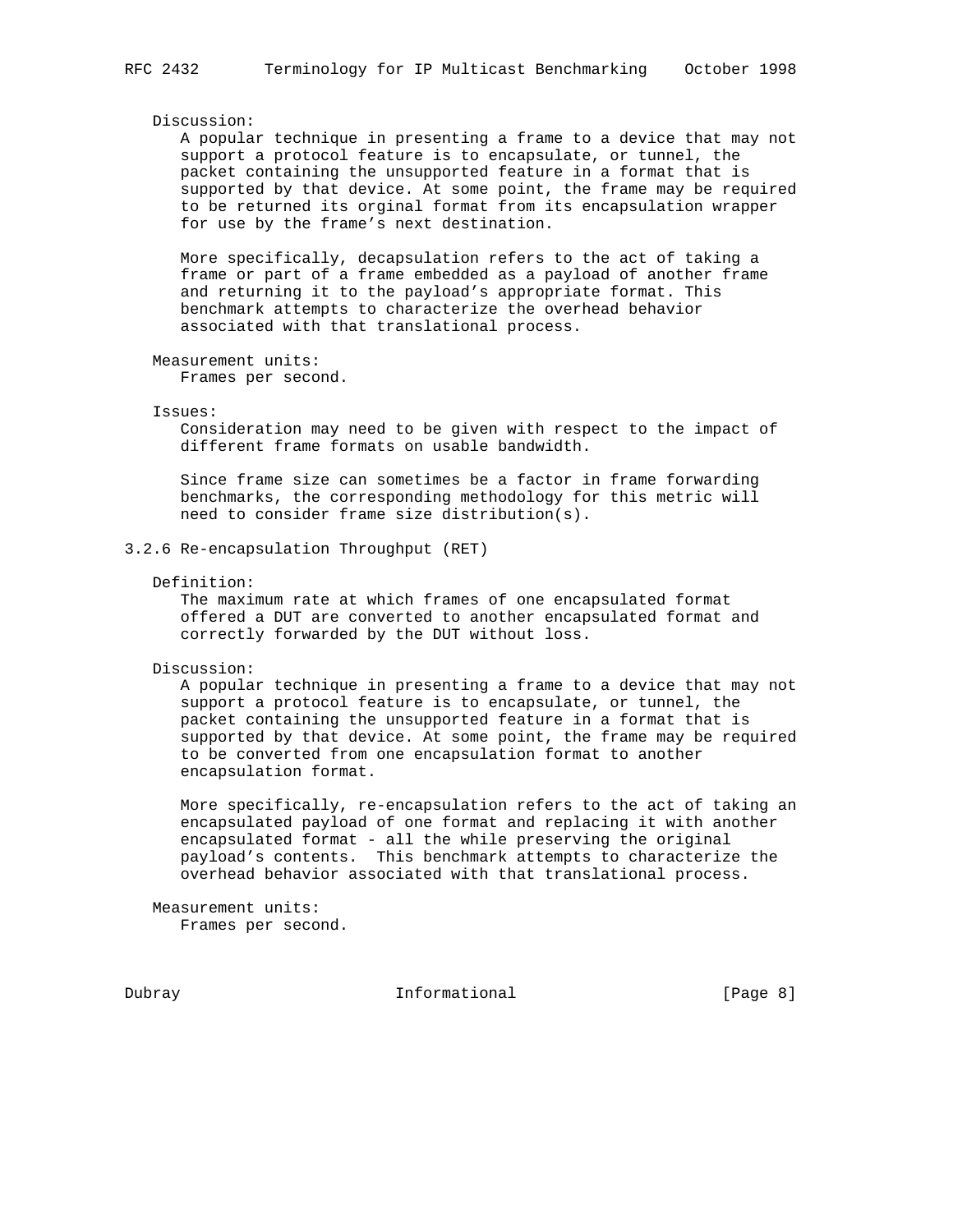Issues:

 Consideration may need to be given with respect to the impact of different frame formats on usable bandwidth.

 Since frame size can sometimes be a factor in frame forwarding benchmarks, the corresponding methodology for this metric will need to consider frame size distribution(s).

3.3 Forwarding Latency.

 This section presents terminology relating to the characterization of the forwarding latency of a DUT/SUT in a multicast environment. It extends the concept of latency presented in RFC 1242.

- 3.3.1 Multicast Latency. (ML)
	- Definition:

 The set of individual latencies from a single input port on the DUT or SUT to all tested ports belonging to the destination multicast group.

Discussion:

 This benchmark is based on the RFC 1242 definition of latency. While it is useful to collect latency between a pair of source and destination multicast ports, it may be insightful to collect the same type of measurements across a range of ports supporting that Group Class.

 A variety of statistical exercises can be applied to the set of latencies measurements.

Measurement units:

Time units with enough precision to reflect a latency measurement.

- 3.3.2 Min/Max Multicast Latency. (Min/Max ML)
	- Definition:

 The difference between the maximum latency measurement and the minimum latency measurement from the set of latencies produced by the Multicast Latency benchmark.

Discussion:

 This statistic may yield some insight into how a particular implementation handles its multicast traffic. This may be useful to users of multicast synchronization types of applications.

 Measurement units: Time units with enough precision to reflect latency measurement.

Dubray **Informational Informational** [Page 9]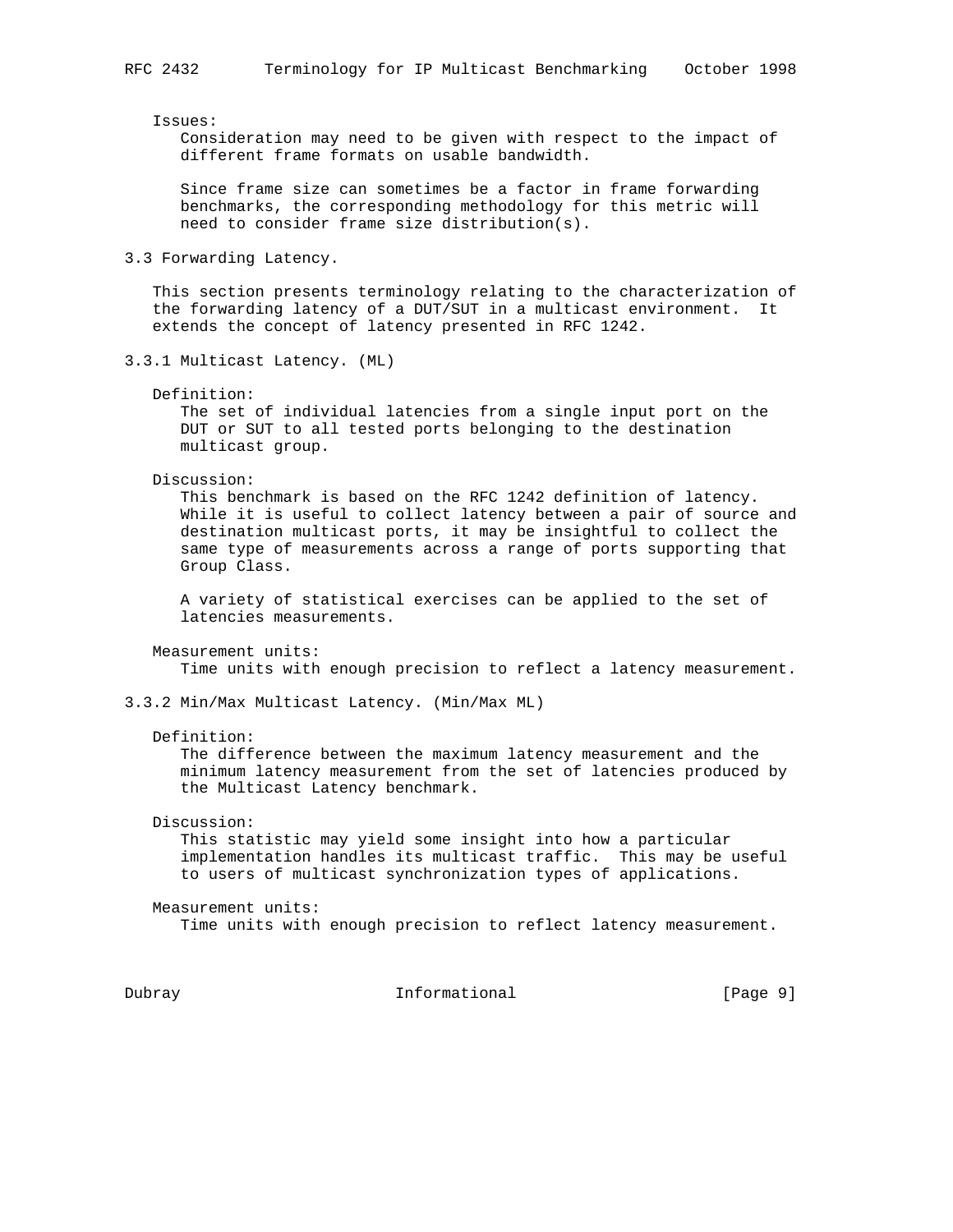## 3.4 Overhead

 This section presents terminology relating to the characterization of the overhead delays associated with explicit operations found in multicast environments.

## 3.4.1 Group Join Delay. (GJD)

Definition:

 The time duration it takes a DUT to start forwarding multicast packets from the time a successful IGMP group membership report has been issued to the DUT.

Discussion:

 Many factors can contribute to different results, such as the number or type of multicast-related protocols configured on the device under test. Other factors are physical topology and "tree" configuration.

 Because of the number of variables that could impact this metric, the metric may be a better characterization tool for a device rather than a basis for comparisons with other devices.

Issues:

 A consideration for the related methodology: possible need to differentiate a specifically-forwarded multicast frame from those sprayed by protocols implementing a flooding tactic to solicit prune feedback.

 While this metric attempts to identify a simple delay, the underlying and contributing delay components (e.g., propagation delay, frame processing delay, etc.) make this a less than simple measurement. The corresponding methodology will need to consider this and similar factors to ensure a consistent and precise metric result.

 Measurement units: Microseconds.

## 3.4.2 Group Leave Delay. (GLD)

Definition:

 The time duration it takes a DUT to cease forwarding multicast packets after a corresponding IGMP "Leave Group" message has been successfully offered to the DUT.

Dubray **Informational** [Page 10]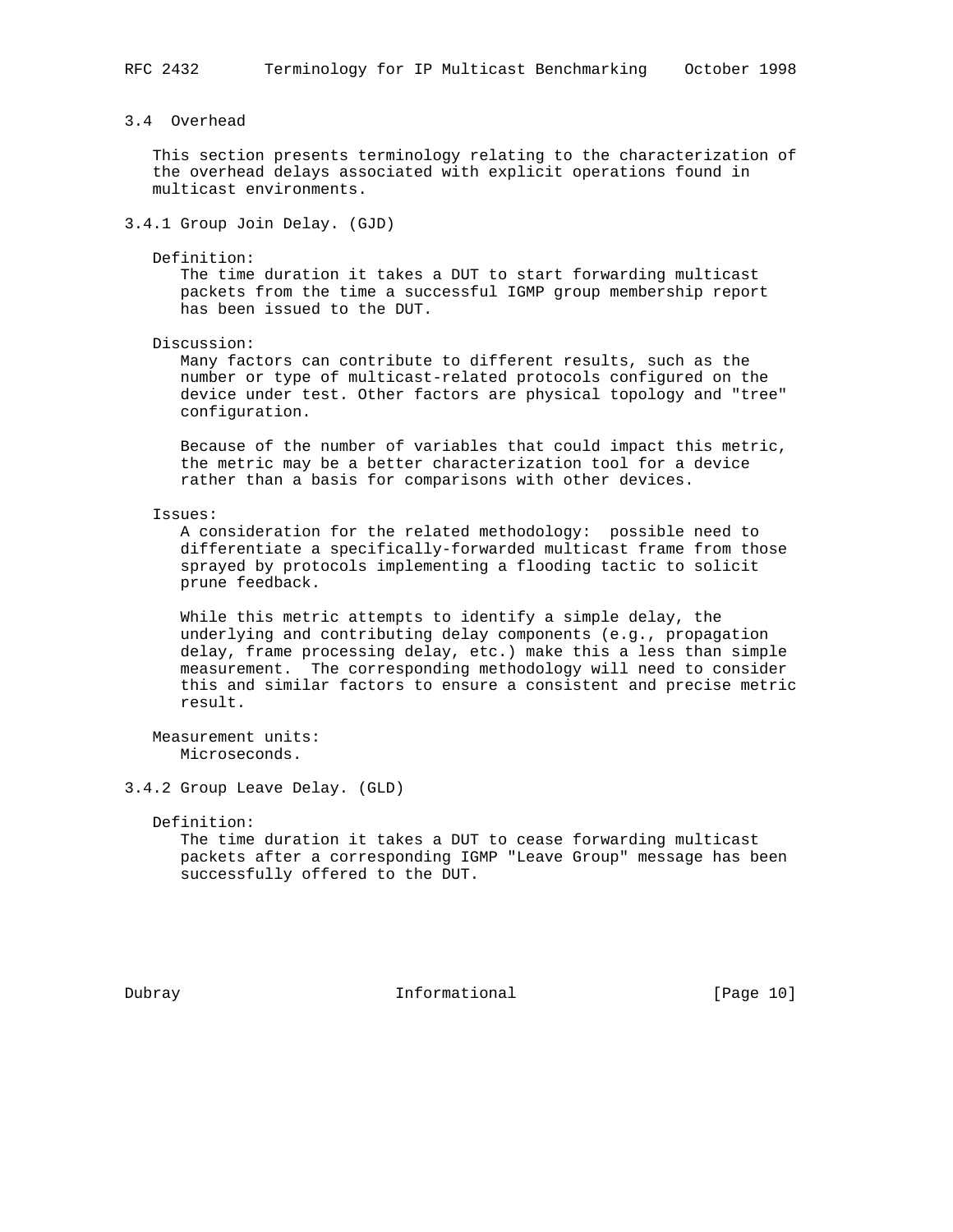Discussion:

 While it is important to understand how quickly a device can process multicast frames; it may be beneficial to understand how quickly that same device can stop the process as well.

 Because of the number of variables that could impact this metric, the metric may be a better characterization tool for a device rather than a basis for comparisons with other devices.

 Measurement units: Microseconds.

Issues:

 The Methodology may need to consider protocol-specific timeout values.

 While this metric attempts to identify a simple delay, the underlying and contributing delay components (e.g., propagation delay, frame processing delay, etc.) make this a less than simple measurement. Moreover, the cessation of traffic is a rather unobservable event (i.e., at what point is the multicast forwarded considered stopped on the DUT interface processing the Leave?). The corresponding methodology will need to consider this and similar factors to ensure a consistent and precise metric result.

3.5 Capacity

 This section offers terms relating to the identification of multicast group limits of a DUT/SUT.

3.5.1 Multicast Group Capacity. (MGC)

Definition:

 The maximum number of multicast groups a SUT/DUT can support while maintaining the ability to forward multicast frames to all multicast groups registered to that SUT/DUT.

Discussion:

 Measurement units: Multicast groups.

Issues:

 The related methodology may have to consider the impact of multicast sources per group on the ability of a SUT/DUT to "scale up" the number of supportable multicast groups.

Dubray **Informational** [Page 11]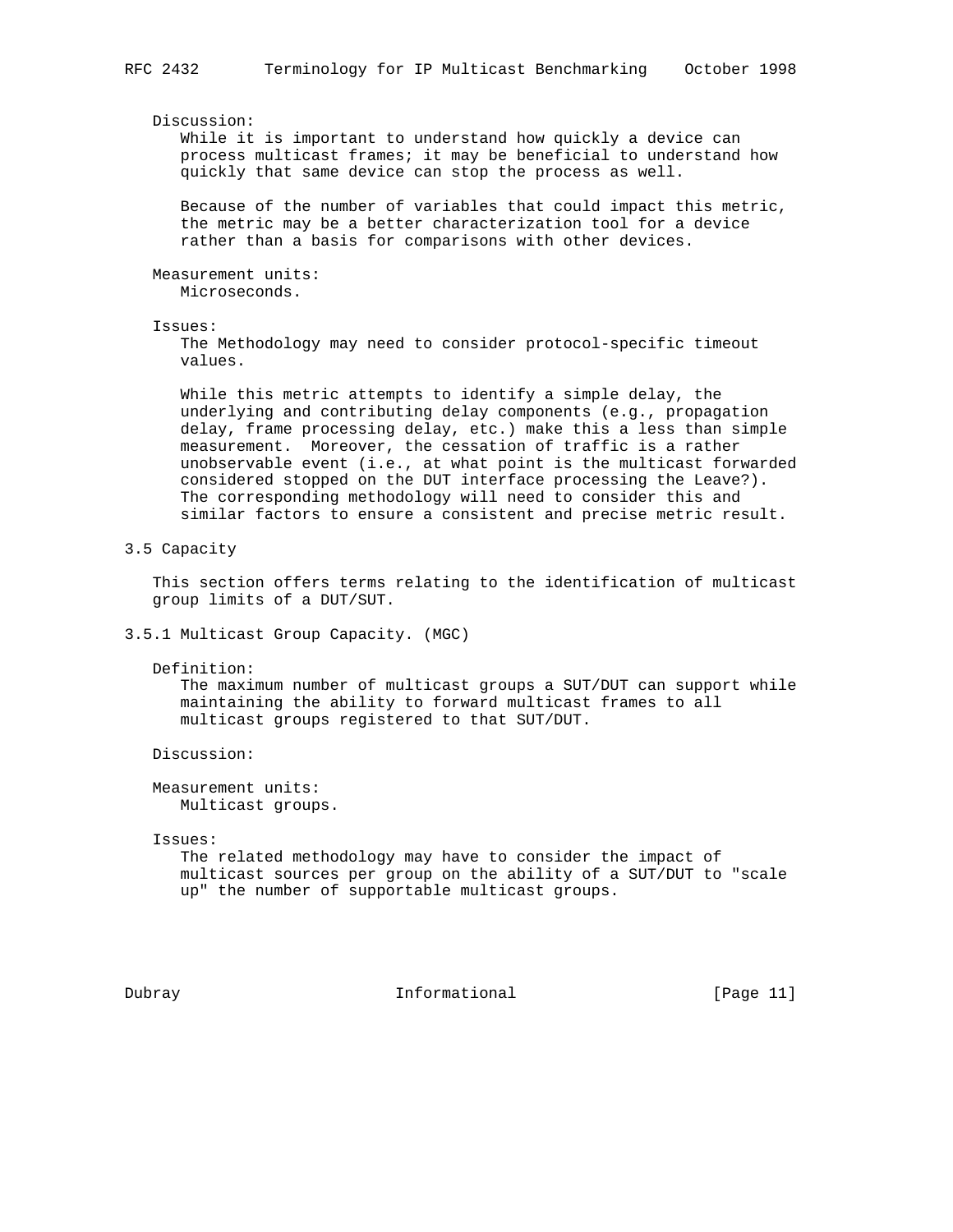### 3.6 Interaction

 Network forwarding devices are generally required to provide more functionality than than the forwarding of traffic. Moreover, network forwarding devices may be asked to provide those functions in a variety of environments. This section offers terms to assist in the charaterization of DUT/SUT behavior in consideration of potentially interacting factors.

3.6.1 Burdened Response.

### Definition:

 A measured response collected from a DUT/SUT in light of interacting, or potentially interacting, distinct stimulii.

Discussion:

 Many metrics provide a one dimensional view into an operating characteristic of a tested system. For example, the forwarding rate metric may yield information about the packet processing ability of a device. Collecting that same metric in view of another control variable can oftentimes be very insightful. Taking that same forwarding rate measurement, for instance, while the device's address table is injected with an additional 50,000 entries may yield a different perspective.

Measurement units:

 A burdened response is a type of metric. Metrics of this this type must follow guidelines when reporting results.

 The metric's principal result MUST be reported in conjunction with the contributing factors.

 For example, in reporting a Forwarding Burdened Latency, the latency measurement should be reported with respect to corresponding Offered Load and Forwarding Rates.

 Issues: A Burdened response may be very illuminating when trying to characterize a single device or system. Extreme care must be exercised when attempting to use that characterization as a basis of comparison with other devices or systems. Test agents must ensure that the measured response is a function of the controlled stimulii, and not secondary factors. An example of of such an interfering factor would be configuration mismatch of a timer impacting a response process.

Dubray **Informational** [Page 12]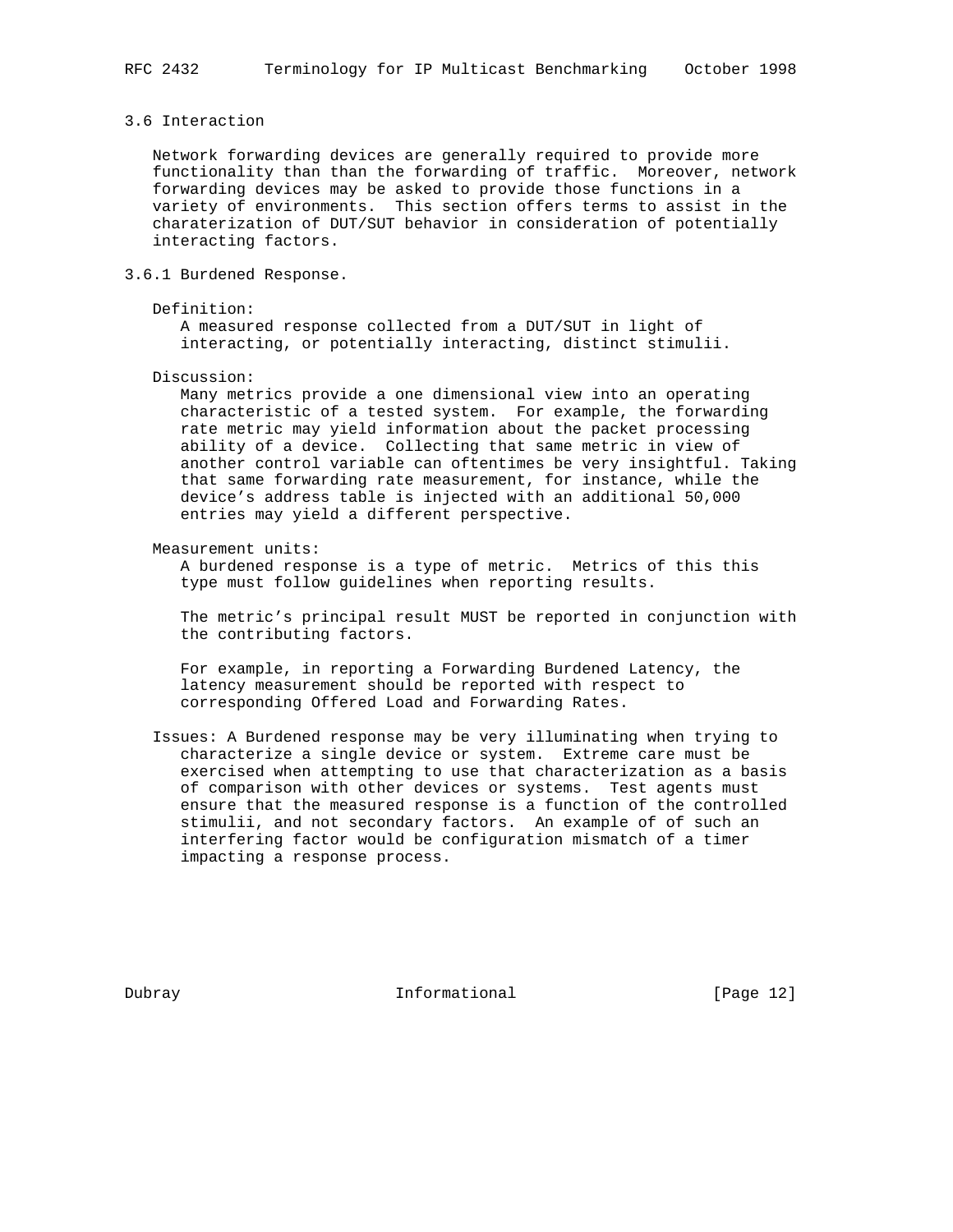3.6.2 Forwarding Burdened Multicast Latency. (FBML)

#### Definition:

 A multicast latency taken from a DUT/SUT in the presence of a traffic forwarding requirement.

#### Discussion:

 This burdened response metric builds on the Multicast Latency definition offered in section 3.3.1. It mandates that the DUT be subjected to an additional measure of traffic not required by the non-burdened metric.

 This metric attempts to provide a means by which to evaluate how traffic load may or may not impact a device's or system's packet processing delay.

Measurement units:

 Time units with enough precision to reflect the latencies measurements.

 Latency measurements MUST be reported with the corresponding sustained Forwarding Rate and associated Offered Load.

3.6.3 Forwarding Burdened Group Join Delay. (FBGJD)

#### Definition:

 A multicast Group Join Delay taken from a DUT in the presence of a traffic forwarding requirement.

Discussion:

 This burdened response metric builds on the Group Join Delay definition offered in section 3.4.1. It mandates that the DUT be subjected to an additional measure of traffic not required by the non-burdened metric.

 Many factors can contribute to different results, such as the number or type of multicast-related protocols configured on the device under test. Other factors could be physical topology or the logical multicast "tree" configuration.

 Because of the number of variables that could impact this metric, the metric may be a better characterization tool for a device rather than a basis for comparisons with other devices.

 Measurement units: Time units with enough precision to reflect the delay measurements.

Dubray **Informational** [Page 13]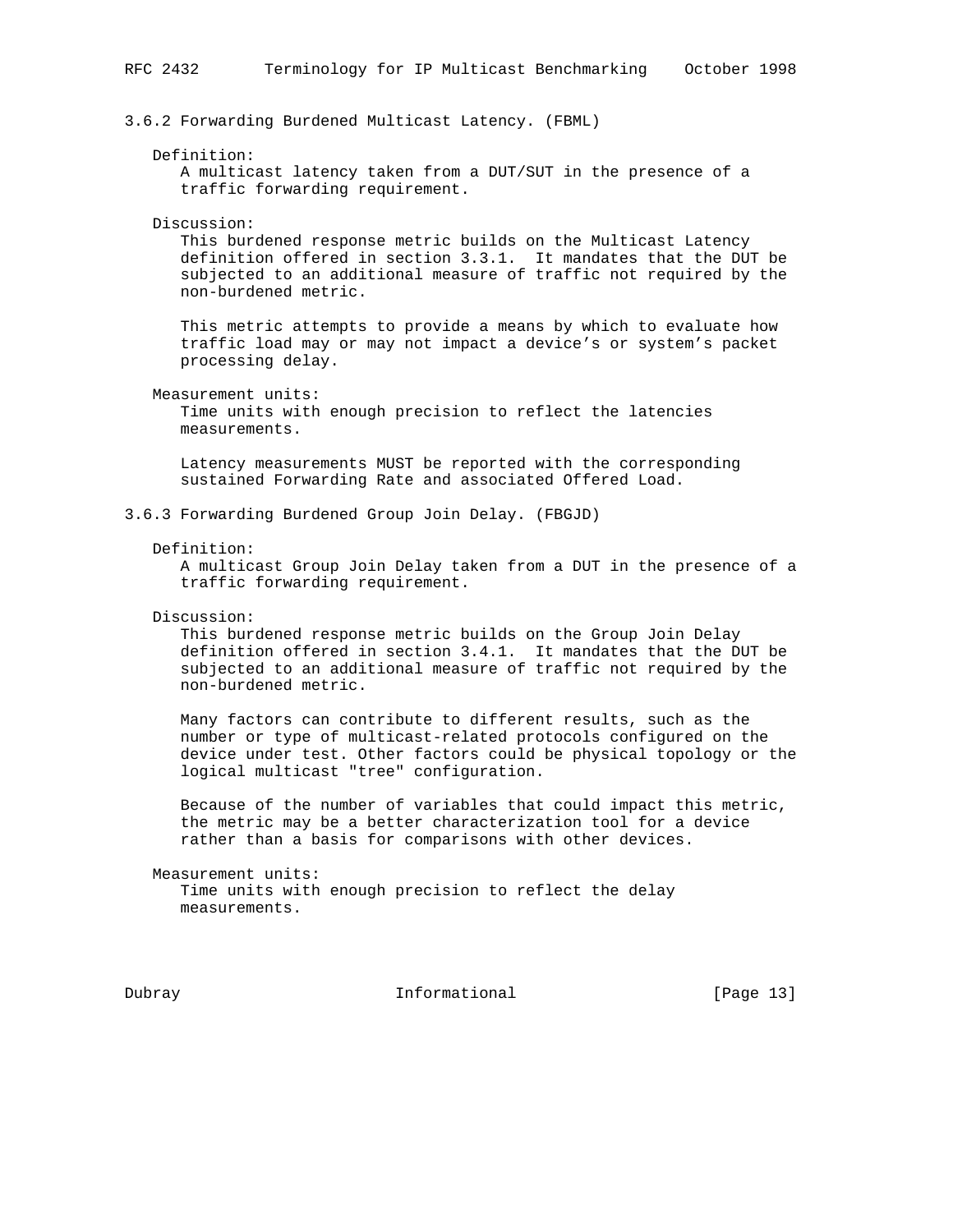Delay measurements MUST be reported with the corresponding sustained Forwarding Rate and associated Offered Load.

Issues:

 While this metric attempts to identify a simple delay, the underlying and contributing delay components (e.g., propagation delay, frame processing delay, etc.) make this a less than simple measurement. The corresponding methodology will need to consider this and similar factors to ensure a consistent and precise metric result.

4. Security Considerations

 This document addresses metrics and terminology relating to the performance benchmarking of IP Multicast forwarding devices. The information contained in this document does not impact the security of the Internet.

 Methodologies regarding the collection of the metrics described within this document may need to cite security considerations. This document does not address methodological issues.

5. Acknowledgments

 The IETF BMWG participants have made several comments and suggestions regarding this work. Particular thanks goes to Harald Alvestrand, Scott Bradner, Brad Cain, Eric Crawley, Bob Mandeville, David Newman, Shuching Sheih, Dave Thaler, Chuck Winter, Zhaohui Zhang, and John Galgay for their insightful review and assistance.

Dubray **Informational** [Page 14]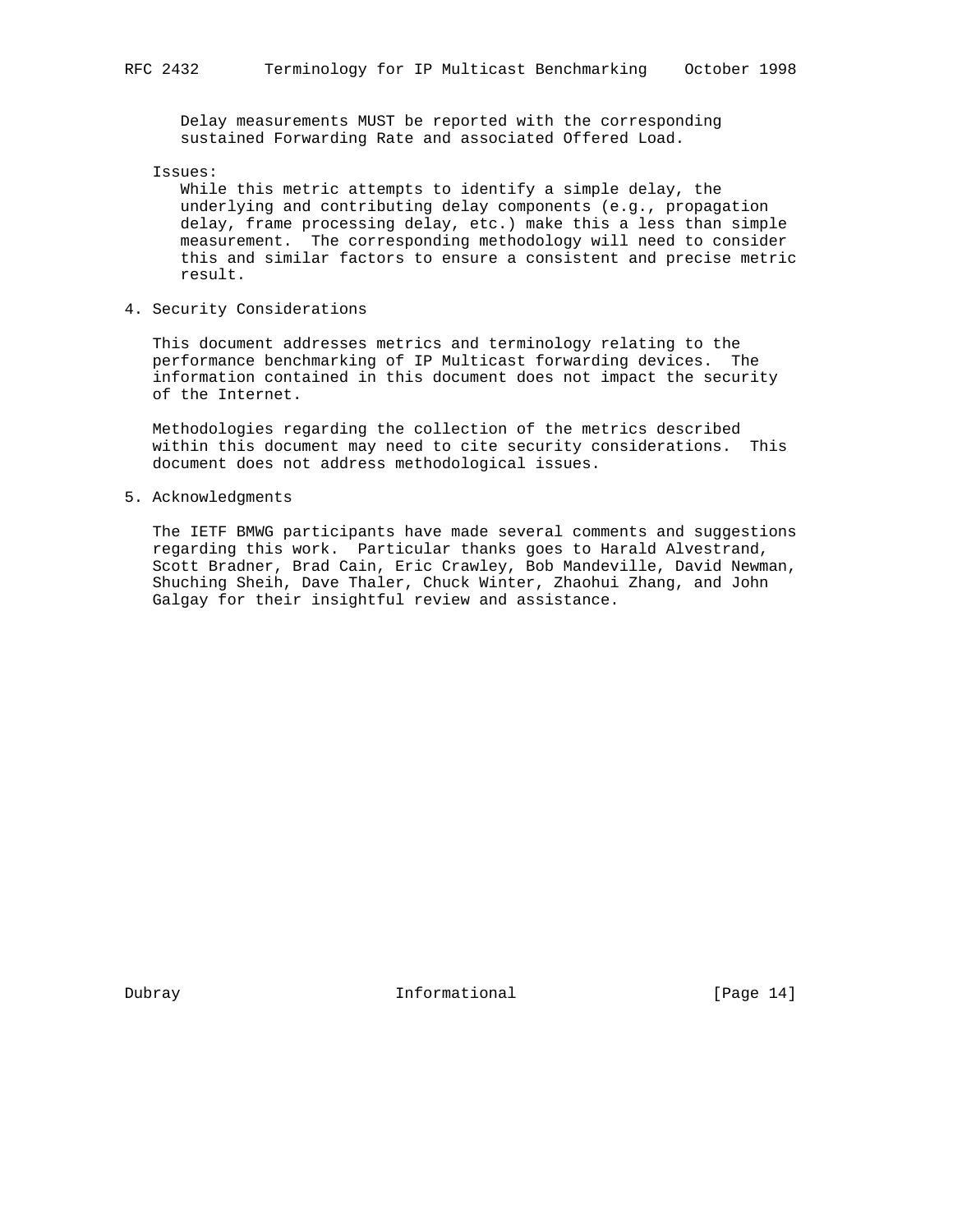6. References

- [Br91] Bradner, S., "Benchmarking Terminology for Network Interconnection Devices", RFC 1242, July 1991.
- [Br96] Bradner, S., and J. McQuaid, "Benchmarking Methodology for Network Interconnect Devices", RFC 1944, May 1996.
- [Hu95] Huitema, C. "Routing in the Internet." Prentice-Hall, 1995.
- [Se98] Semeria, C. and Maufer, T. "Introduction to IP Multicast Routing." http://www.3com.com/nsc/501303.html 3Com Corp., 1998.
- [Ma98] Mandeville, R., "Benchmarking Terminology for LAN Switching Devices", RFC 2285, February 1998.
- [Mt98] Maufer, T. "Deploying IP Multicast in the Enterprise." Prentice-Hall, 1998.
- 7. Author's Address

 Kevin Dubray IronBridge Networks 55 Hayden Avenue Lexington, MA 02421 USA

 Phone: 781 372 8118 EMail: kdubray@ironbridgenetworks.com

Dubray **Informational** [Page 15]